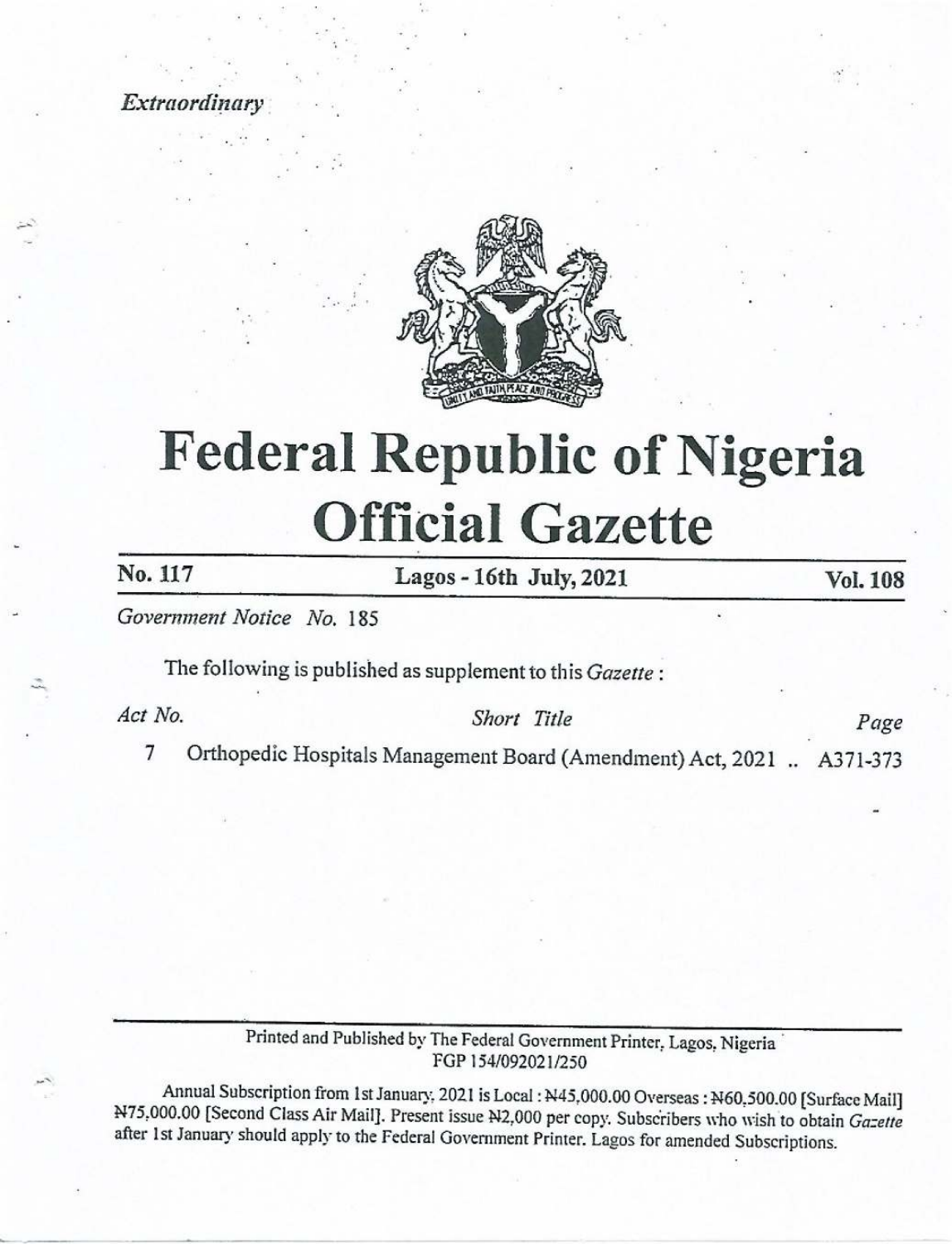## ORTHOPEDIC HOSPITALS MANAGEMENT BOARD (AMENDMENT) ACT, 2021



# ARRANGEMENT OF SECTIONS

### Section :

- 1. Amendment of Cap. O10 LFN, 2004.
- 2. Amendment of the Second Schedule.  $\frac{1}{2}$
- 3. Amendment of the Third Schedule.
- 4. Citation.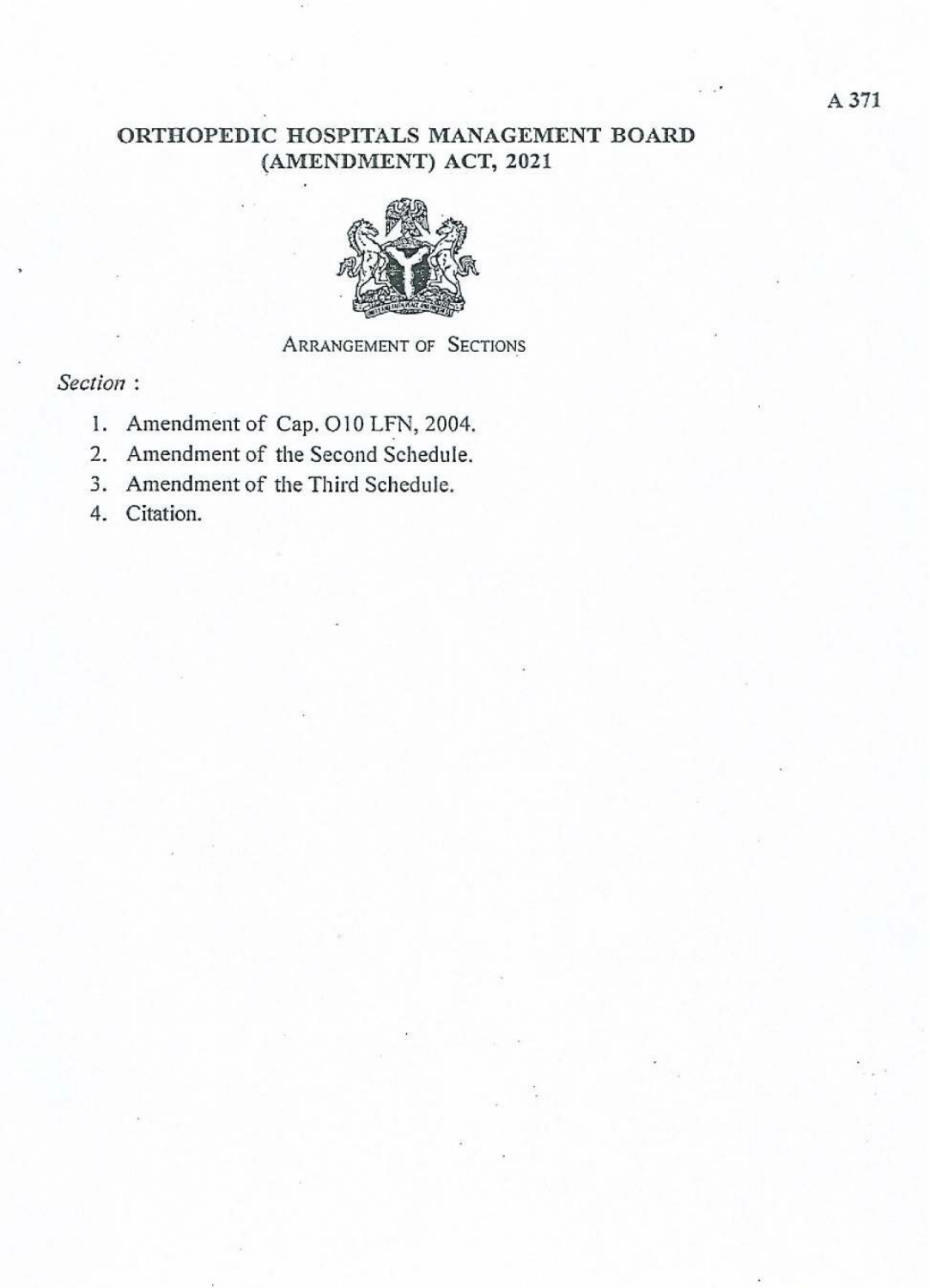### ORTHOPEDIC HOSPITALS MANAGEMENT BOARD (AMENDMENT) ACT, 2021

### ACT No. 7

AN ACT TO AMEND THE ORTHOPEDIC HOSPITALS MANAGEMENT Boarb AcT, Cap. O10 LAWS OF THE FEDERATION OF NIGERIA 2004, TO PROVIDE FOR THE ESTABLISHMENT OF THE ORTHOPEDIC Hospitat Jos, PLATEAU STATE ; AND FOR RELATED MATTERS

[15th Day of July, 2021] ENACTED by the National Assembly of the Federal Republic of Nigeria-1. The Orthopedic Hospitals Management Board Act, Cap, O10 Laws of the Federation of Nigeria 2004 in this Act referred to as "the Principal Act" is amended as set out in this Act. 2. The Second Schedule to the Principal Act is amended by inserting after paragraph 3 a new paragraph 4 — "4, The Orthopedic Hospital, Jos, Plateau". 3. The Third Schedule to the Principal Act is amended by inserting after paragraph 3 a new paragraph 4 — "4. The Orthopedic Hospital, Jos, Plateau. Affiliated Hospital, Jos University Teaching Hospital, Jos". Commencement, Amendment of Cap. O10 LFN, 2004. Amendment of the Second Schedule. Amendment of the Third Schedule.

4. This Act may be cited as the Orthopedic Hospitals Management Board (Amendment) Act, 2021.

I, certify, in accordance with Section 2 (1) of the Acts Authentication Act, Cap. A2, Laws of the Federation of Nigeria 2004, that this is a true copy of the Bill passed by both Houses of the National Assembly.

> Ojo O. A., fnia, feia Clerk to the National Assembly l7th Day of June, 2021

### EXPLANATORY MEMORANDUM

This Act amends the Orthopedic Hospitals Management Board Act Cap. O10 Laws of the Federation of Nigeria, 2004 to provide for the establishment of the Orthopedic Hospital Jos, Plateau State under the control of the Orthopedic Hospitals Management Board and affiliated to the Jos University Teaching Hospital to provide specialised orthopedic treatment and medical services.

A 373

Citation.